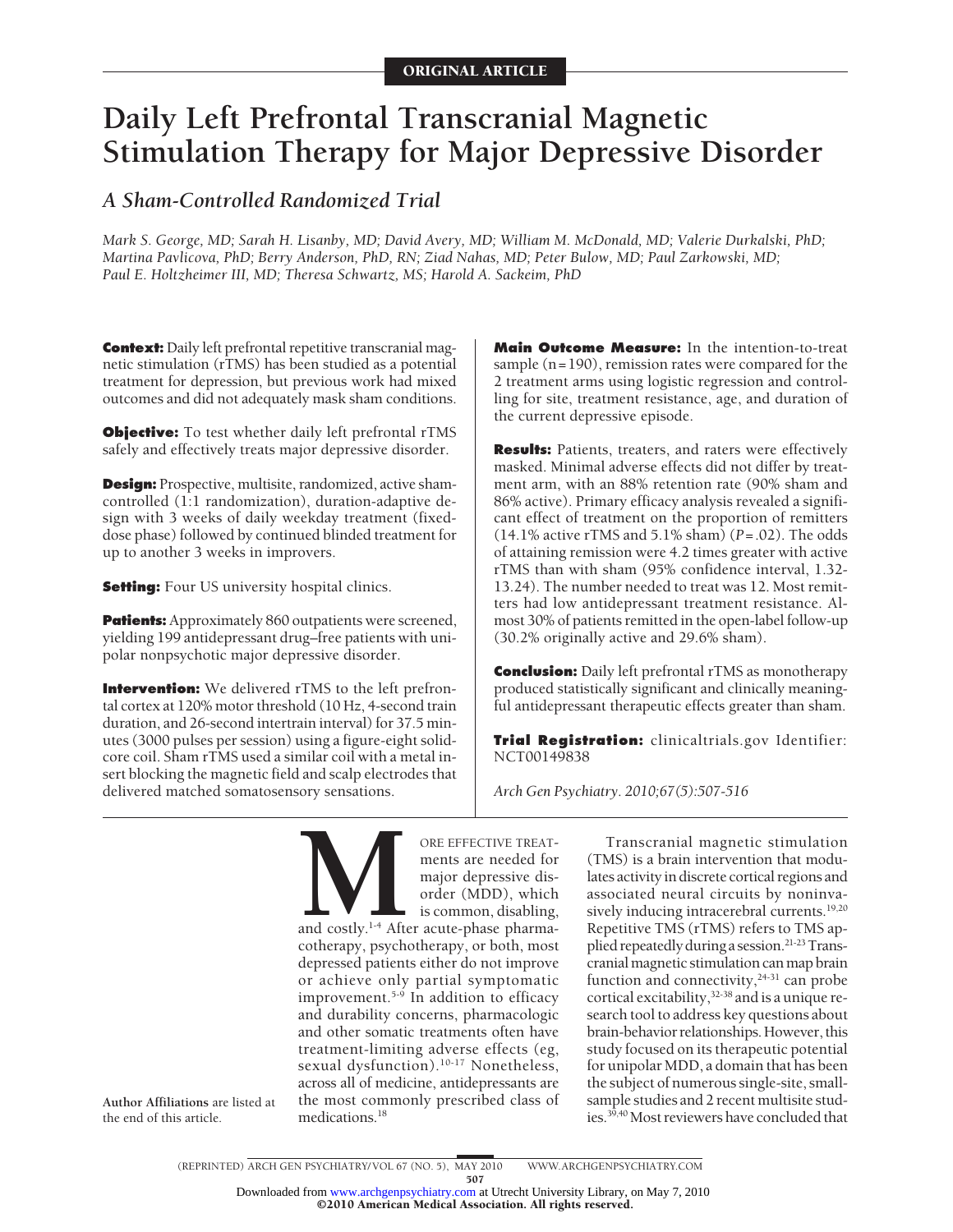| <b>Inclusion Criteria</b>                                                                                                                    | <b>Exclusion Criteria</b>                                                          |  |  |
|----------------------------------------------------------------------------------------------------------------------------------------------|------------------------------------------------------------------------------------|--|--|
| Antidepressant medication-free<br>outpatients                                                                                                | Other current Axis I disorders<br>(except simple phobia and<br>nicotine addiction) |  |  |
| Aged 18-70 y                                                                                                                                 | Past failure to respond to an<br>adequate trial of<br>electroconvulsive therapy    |  |  |
| <i>DSM-IV</i> diagnosis of major<br>depressive disorder, single<br>episode or recurrent                                                      | Previous treatment with TMS or<br><b>VNS</b>                                       |  |  |
| Current episode duration $\leq 5$ y                                                                                                          | Personal or close family history<br>of seizure disorder                            |  |  |
| <b>Hamilton Scale for Depression</b><br>24-item score $\geq$ 20                                                                              | Neurologic disorder                                                                |  |  |
| Stable during a 2-wk<br>medication-free lead-in period                                                                                       | Ferromagnetic material in body<br>or close to head                                 |  |  |
| Moderate level of treatment                                                                                                                  | Pregnancy                                                                          |  |  |
| resistance as defined by the<br>ATHF; insufficient clinical benefit<br>to 1-4 adequate medication trials<br>or intolerant to $\geq$ 3 trials | Taking medications known to<br>lower seizure threshold (eg,<br>theophylline)       |  |  |

Abbreviations: ATHF, Antidepressant Treatment History Form; TMS, transcranial magnetic stimulation; VNS, vagus nerve stimulation.

daily left prefrontal rTMS has antidepressant properties, with most meta-analyses indicating a large effect size for symptom change compared with sham treatment.<sup>41-44</sup> However, there is controversy about the quality of the extant research,<sup>45</sup> including questions about the validity of the sham-control interventions $46,47$  and concern that the antidepressant effects of rTMS are not sufficiently robust to be "clinically meaningful."48 Many of the early TMS trials<sup>49-51</sup> used small doses (number of stimuli per day) and administered treatment for only 2 weeks. Based primarily on 1 industry-sponsored trial in antidepressant medication–free adults,<sup>40</sup> the US Food and Drug Administration recently approved rTMS as a treatment for unipolar MDD in adults who have not responded to a single antidepressant medication in the current episode.

We designed this National Institutes of Health–sponsored study to (1) optimize rTMS treatment parameters to maximize the likelihood of robust antidepressant effects, (2) address key methodological limitations (eg, adequacy of masking, validity of sham treatment, and reliability of outcomes evaluation), and (3) demonstrate consistency across research sites. Specifically, we used intense rTMS treatment, including high-intensity stimulation (120% motor threshold [MT]), a high number of pulses (3000 stimuli per session), magnetic resonance imaging (MRI) adjustment for proper scalp placement, $52$ and provision for extended treatment in patients showing clinical improvement using a duration-adaptive design.53-56 Other methodological improvements included use of an active sham condition that mimicked the somatosensory experience of rTMS,<sup>57,58</sup> masking of rTMS administrators and patients to the acoustic signals produced by stimulation, requiring all outcome evaluators to undergo a competency certification process, continuous assessment of outcome evaluator reliability compared with a masked expert external rater, and constant assessment of potential unmasking.



**Figure 1.** Overall design of the National Institute of Mental Health–sponsored Optimization of TMS [Transcranial Magnetic Stimulation] for the Treatment of Depression Study (OPT-TMS). This report describes the main safety of the randomized acute phase 1. Patients were randomized 1:1 to either active or sham repetitive transcranial magnetic stimulation (rTMS). During the 3-week fixed-treatment phase, rTMS sessions were scheduled daily in a 5-day sequence, typically Monday through Friday, for a total of 15 sessions. Each treatment lasted about 50 minutes, including 40 minutes of actual delivery of rTMS or the sham treatment. A certified, masked clinical rater who was not involved in giving TMS assessed patients weekly.

#### METHODS

#### **PATIENTS**

Patients were recruited via public media advertisements and physician referrals. Investigators telephone-screened potential participants, and those meeting the inclusion and exclusion criteria had additional on-site screening (**Table 1**).59 All the patients underwent baseline laboratory studies, including urine toxicology screening and electrocardiography. Individuals positive for cocaine, marijuana, PCP (phencyclidine), or opiates were excluded.

## **STUDY OVERVIEW**

This study was conducted at 4 sites in the United States (Medical University of South Carolina [MUSC], Columbia University/ New York State Psychiatric Institute, University of Washington, and Emory University), with active enrollment extending from October 15, 2004, through March 31, 2009. The institutional review board at each center approved the protocol, and all the participants provided written informed consent. An independent data and safetymonitoring board reviewed participant safety and study progress. Data were processed, managed, and organized by the MUSC data coordination unit, with primary analyses conducted by independent statisticians (M.P. and T.S.) at Columbia University and cross-checked by the MUSC data coordination unit.

The study design is depicted in **Figure 1**. We report herein the main results of phase 1, the randomized, masked, acute trial, which used a duration-adaptive design.<sup>53</sup> There was a 2-week no-treatment lead-in phase, a 3-week fixed-treatment phase, and a variable 3-week extension for clinical improvers. Randomization to active and sham conditions was based on randomized permuted blocks stratified by site and higher or lower treatment resistance. Patients who did not show sufficient improvement at the end of the fixed 3-week period (defined as a -30% drop from baseline in Hamilton Scale for Depression [HAM-D] score) were discontinued from phase 1 and crossed over to open treatment (phase 2) without unmasking their original randomized assignment. If patients improved sufficiently  $(ie, \geq 30\% \text{ reduction in HAM-D score})$ , treatment was contin-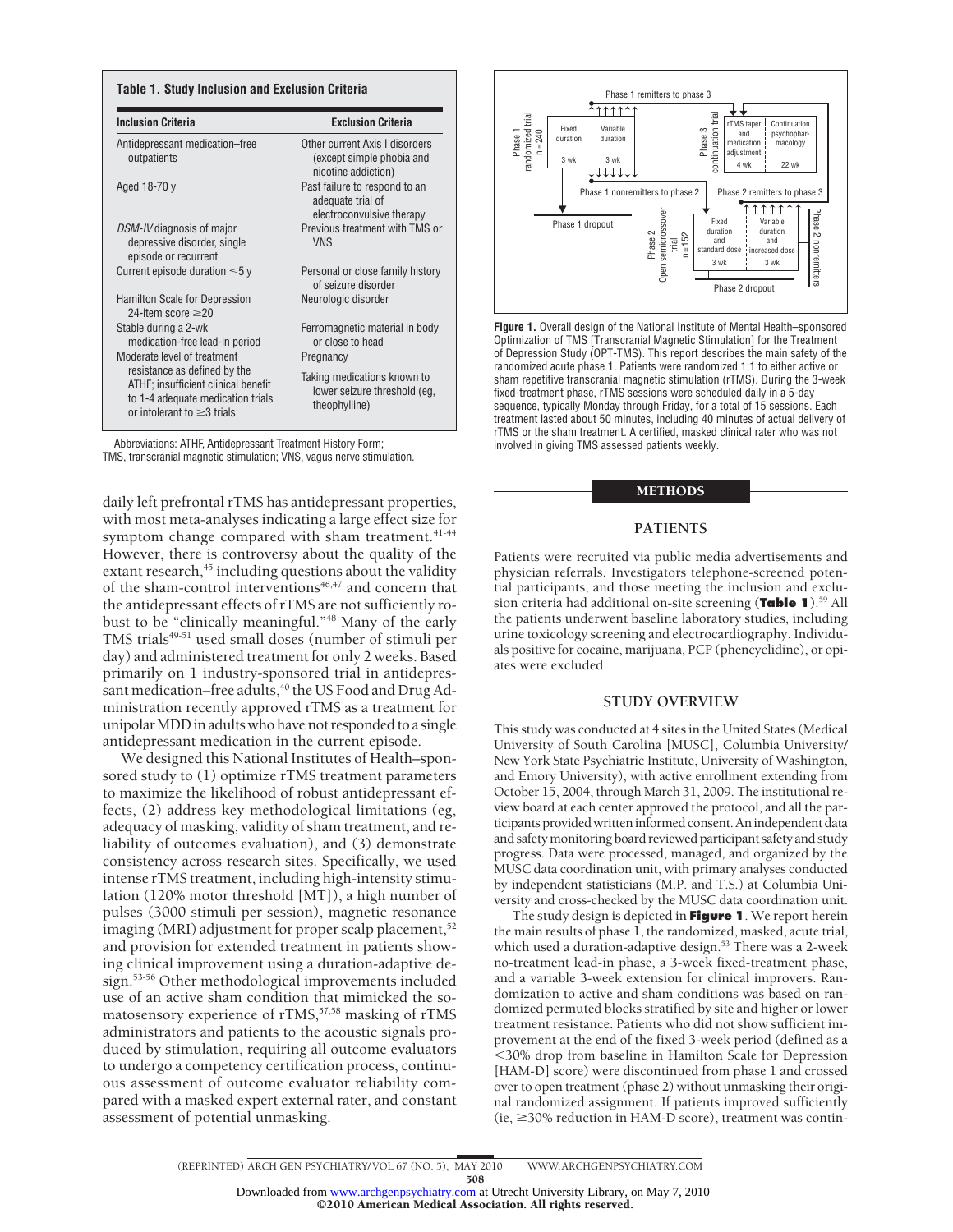

**Figure 2.** Enrollment flow. Patients were referred from local psychiatrists or responded to media advertisements and were telephone screened. Those meeting the broad inclusion and exclusion criteria were asked to come for an in-person screening. Some sites required full informed consent for all patients invited for an in-person visit, whereas other sites had patients sign a blanket screening consent, followed by a specific treatment consent only if they met all the study criteria. HAM-D indicates Hamilton Scale for Depression; ITT, intention to treat; and rTMS, repetitive transcranial magnetic stimulation.

ued for up to 3 additional weeks, with HAM-D assessments performed twice weekly. Improvers but nonremitters continued receiving treatment during the variable 3-week period if they showed progressive improvement, defined as at least a 2-point HAM-D score reduction at every other rating. The acute trial was terminated when patients met the stable remission criteria. The rTMS was then tapered during a 3-week period, and an antidepressant medication was started (phase 3).

## **rTMS TREATMENT SESSIONS**

#### **Treatment Parameters**

Treatment was standardized at 120% magnetic field intensity relative to the patient's resting MT, at 10 pulses per second (10 Hz) for 4 seconds, with an intertrain interval of 26 seconds (eFigure; http://www.archgenpsychiatry.com). During the first week of the acute phase only, treatment intensity could be reduced to 110% for tolerability but then had to return to 120% from week 2 onward. Treatment sessions lasted for 37.5 minutes (75 trains) with 3000 pulses. Using an always active coil, left and right hemisphere MT was determined weekly using electromyographic measurement (3 sites) or visual monitoring (Emory University) of the resting right thumb (abductor pollicus brevis).<sup>60</sup> The scalp spatial coordinates of the MT and treatment positions were recorded using a mechanical coil positioning system, allowing reliable repositioning.

The standardized treatment location was over the left prefrontal cortex, determined by moving the TMS coil 5 cm anterior to the MT location along a left superior oblique plane with a rotation point about the tip of the patient's nose.<sup>61-64</sup> Before the first treatment session, patients underwent head MRI, with fiducials (vitamin E capsules) attached to a swim cap over the motor cortex region identified during the threshold determination and the putative prefrontal brain region. Scans were digitally transferred to MUSC, where a trained observer deter-

mined whether the intended coil placement location was over the premotor or the prefrontal cortex.<sup>52</sup> If the area identified by the vitamin E capsule was over the premotor cortex and, thus, too posterior, the coil was moved 1 cm anterior. This occurred in 33.2% of patients, equally distributed across the 4 sites. Ongoing analyses are determining whether the actual location correlated with clinical response.<sup>65</sup>

#### **Concomitant Treatments**

All the randomized patients were free of antidepressant, antipsychotic, and anticonvulsant medications for 2 weeks before baseline assessment (5 weeks for fluoxetine) and for the duration of active treatment. Patients were allowed limited use (up to 14 daily doses) of either sedatives and hypnotics or anxiolytics.

The primary efficacy outcome measure was the dichotomous variable of remission, defined as a HAM-D score of 3 or less or 2 consecutive HAM-D scores less than 10 during phase 1.66 Secondary outcome measures included the dichotomous variable of response (defined as  $a \geq 50\%$  decrease in HAM-D score from baseline at the final phase 1 visit), Montgomery-Åsperg Depression Rating Scale scores, Clinical Global Impression Severity of Illness Scale scores, and patient-reported Inventory of Depressive Symptoms–Self-report scores.

Safety was assessed at every treatment visit by spontaneous adverse event reports. Additional evaluations included auditory thresholds and a neuropsychological battery at baseline, at the end of the active phase, and at 6-month follow-up.

## **STATISTICAL ANALYSIS**

The major goal of this study was to assess whether active, compared with sham, rTMSincreased the remission rate during phase 1. Two hundred forty randomized patients were required to achieve 80% power to detect a clinically relevant odds ratio of at least 2 assuming a 10% sham remission rate and a 20% overall dropout rate. Dichotomous outcomes (remission, response) were assessed using a logistic regression model (SAS Institute Inc, Cary, North Carolina) with independent variables of treatment (active vs sham), medication resistance (low vs high), current depressive episode duration (log transformed), age (continuous), and site (categorical). The primary analysis was conducted using the intention-to-treat (ITT) population, defined as all randomized patients who started at least 1 treatment session. Secondary analyses of the primary outcome examined completer and fully adherent samples. The completer sample was defined as randomized patients who were treated according to the protocol and had fewer than 4 rescheduled, missed, or partially completed rTMS sessions during weeks 2 to 6 of phase 1. The fully adherent sample had fewer than 2 rescheduled, missed, or partially complete sessions; must not have been taking prohibited psychiatric medications or illicit drugs; and had no other protocol violations during phase 1. All the statistical tests were performed at the .05 significance level. Interactions were considered significant at the .15 significance level. Three planned interim analyses for harm with respect to depression severity (as measured using the HAM-D) were conducted for the data and safety monitoring board when 25%, 50%, and 75% of the total number of planned participants completed phase 1.

#### **RESULTS**

## **PATIENTS**

We screened approximately 860 patients to randomize 199, all screened by a psychiatrist (**Figure 2**). Seven patients participated in the first year while the sham method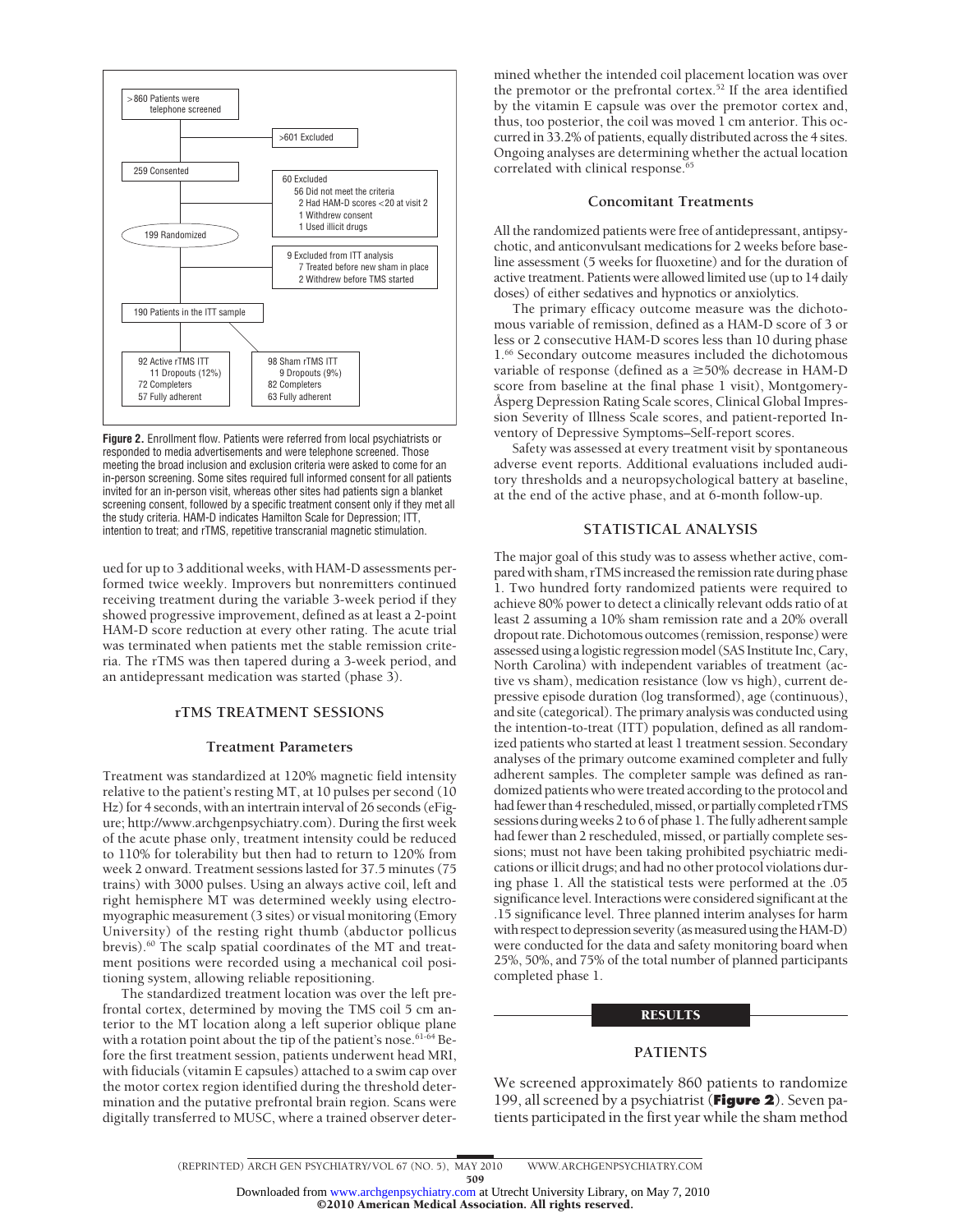|                                                    | Active<br>$(n=92)$ | <b>Sham</b><br>$(n=98)$ | <b>Total</b><br>$(N = 190)$ | P Value |
|----------------------------------------------------|--------------------|-------------------------|-----------------------------|---------|
| Male sex, No. $(\%)$                               | 34(37)             | 48 (49)                 | 82(43)                      | .10     |
| Age, y                                             |                    |                         |                             |         |
| Mean (SD)                                          | 47.7 (10.6)        | 46.5 (12.3)             | 47.1(11.5)                  | .48     |
| Range                                              | $22 - 69$          | $23 - 69$               | $22 - 69$                   |         |
| Current episode duration, wk                       |                    |                         |                             |         |
| Mean, median (SD)                                  | 74.1, 53 (64.9)    | 82.2, 61(65.4)          | 78.3, 56 (65.1)             | .39     |
| Range                                              | 8-280              | $3 - 260$               | $3 - 280$                   |         |
| Baseline HAM-D score                               |                    |                         |                             |         |
| Mean (SD)                                          | 26.3(5.0)          | 26.5(4.8)               | 26.4(4.9)                   | .73     |
| Range                                              | $20 - 43$          | $20 - 42$               | $20 - 43$                   |         |
| <b>Baseline MADRS score</b>                        |                    |                         |                             |         |
| Mean (SD)                                          | 29.5(6.9)          | 29.8(6.4)               | 29.6(6.6)                   | .74     |
| Range                                              | $12 - 44$          | $12 - 44$               | $12 - 44$                   |         |
| <b>Baseline IDS score</b>                          |                    |                         |                             |         |
| Mean (SD)                                          | 41.0(9.3)          | 40.1(9.8)               | 40.5(9.5)                   | .53     |
| Range                                              | 24-63              | $18 - 65$               | 18-65                       |         |
| Failed research-quality antidepressant trials, No. |                    |                         |                             |         |
| Current                                            |                    |                         |                             |         |
| Mean, median (SD)                                  | 1.62, 1(1.37)      | 1.41, 1(0.97)           | 1.51, 1(1.18)               | .22     |
| Range                                              | $0 - 6b$           | $0 - 4$                 | $0 - 6$                     |         |
| Lifetime                                           |                    |                         |                             |         |
| Mean, median (SD)                                  | 3.34, 3(2.68)      | 3.28, 3(2.11)           | 3.31, 3(2.40)               | .85     |
| Range                                              | $0 - 14$           | $0 - 9$                 | $0 - 14$                    |         |
| ATHF rating, No. (%)                               |                    |                         |                             |         |
| Lower antidepressant resistance                    | 53 (58)            | 69 (70)                 | 122 $(64.2)$                | .07     |
| Higher antidepressant resistance                   | 39(42)             | 29(30)                  | 68 (35.8)                   |         |
| Right motor threshold                              | $(n=90)$           | $(n=94)$                | $(N = 184)$                 |         |
| Mean (SD)                                          | 56.5(13.2)         | 57.2(12.1)              | 56.9 (12.6)                 | .71     |
| Range                                              | 36-95              | 39-85                   | 36-95                       |         |
| Left motor threshold                               | $(n=92)$           | $(n=97)$                | $(N = 189)$                 |         |
| Mean (SD)                                          | 58.9 (11.3)        | 56.9 (9.9)              | 57.9 (10.6)                 | .18     |
| Range                                              | 26-95              | $35 - 77$               | 26-95                       |         |

Abbreviations: ATHF, Antidepressant Treatment History Form; IDS, Inventory of Depressive Symptoms–Self-report; HAM-D, Hamilton Scale for Depression; MADRS, Montgomery-Åsberg Depression Rating Scale.<br><sup>a</sup>Overall, there were no significant differences by arm.

<sup>b</sup>Note that the allowed maximum duration of the length of the current episode was 5 years. Some patients were enrolled, and then later-requested records revealed the episode to be longer than 5 years.

was being developed and were not included in the ITT analysis following a blinded decision by the Executive Committee, composed of the study chairs, site principal investigators, and study statisticians. An additional 2 patients exited before receiving any treatment. Thus, 190 patients composed the ITT sample.

Demographic and clinical features were not statistically significantly different between the 2 treatment arms (**Table 2**). Current episode treatment resistance did not differ between groups, with an average of 1.5 failed research-quality adequate treatment trials (by Antidepressant Treatment History Form criteria), which translates approximately to 3 to 6 clinical antidepressant medication trials. During their lifetime, patients had failed 3.3 research-adequate treatment trials (approximately 9 clinical attempts). The group, on average, was moderately treatment resistant.

## **RATER CERTIFICATION**

Only 13 of 18 proposed raters qualified for the trial (Appendix). Because all key ratings were obtained locally at the site by the clinical rater and by an external expert, 2 data sets were available for analysis. The overall intraclass correlation was 0.92 for the reliability assessment between the expert and the site clinical rater for ratings of baseline and end of phase 1 HAM-D scores. We report site clinical rater ratings.

## **INTEGRITY OF THE BLIND**

The eTable details the guesses for patients, treaters, and raters at the end of the active phase with respect to treatment assignment.

## **PRIMARY OUTCOME: REMITTERS**

For the primary analysis of remission in the ITT sample  $(n=190)$ , there was a significant effect of treatment (odds) ratio, 4.2; 95% confidence interval, 1.32-13.24; *P*=.02). There were 18 remitters (9.5% [14.1% in the active arm and 5.1% in the sham arm]). No covariates were significant. **Table 3** and **Table 4** list the completer and fully adherent remission rates. The ITT number needed to treat based on phase 1 results was 12.

©2010 American Medical Association. All rights reserved. Downloaded from [www.archgenpsychiatry.com](http://www.archgenpsychiatry.com) at Utrecht University Library, on May 7, 2010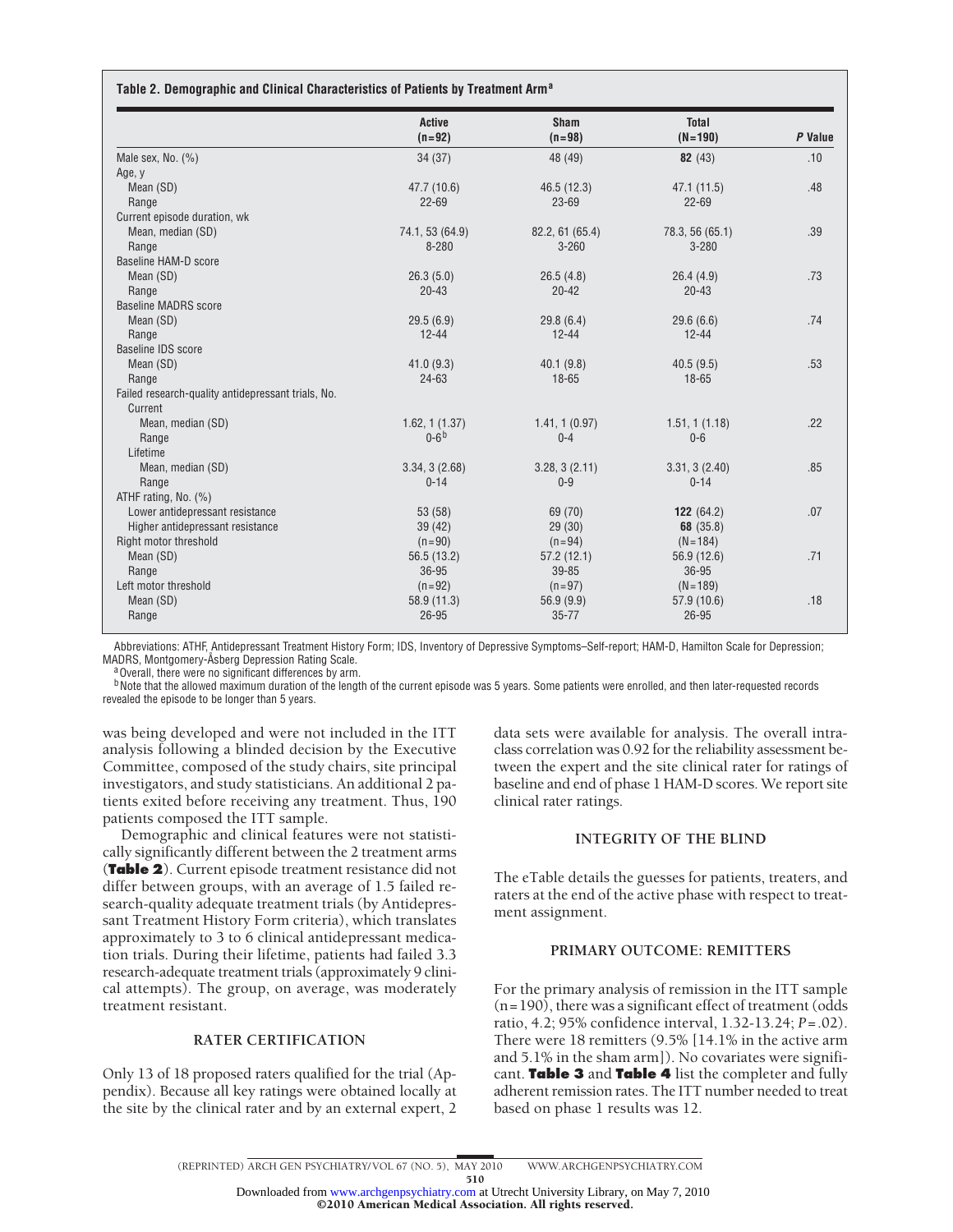|                                  | $ITT (n = 190)$    |                         | Completers $(n=154)$      |                         | Fully Adherent (n=120)    |                         |  |
|----------------------------------|--------------------|-------------------------|---------------------------|-------------------------|---------------------------|-------------------------|--|
|                                  | Active<br>$(n=92)$ | <b>Sham</b><br>$(n=98)$ | <b>Active</b><br>$(n=72)$ | <b>Sham</b><br>$(n=82)$ | <b>Active</b><br>$(n=57)$ | <b>Sham</b><br>$(n=63)$ |  |
| Remission                        |                    |                         |                           |                         |                           |                         |  |
| No. (%)                          | 13(14)             | 5(5)                    | 10(14)                    | 4(5)                    | 6(11)                     | 2(3)                    |  |
| 95% CI                           | $8.5 - 22.7$       | $2.3 - 11.4$            | $7.8 - 23.7$              | $2.0 - 11.9$            | $5.0 - 21.2$              | $1.0 - 10.8$            |  |
| No remission                     |                    |                         |                           |                         |                           |                         |  |
| No. (%)                          | 79 (86)            | 93 (95)                 | 62(86)                    | 78 (95)                 | 51 (89)                   | 61 (97)                 |  |
| 95% CI                           | 77.3-91.5          | 88.6-97.7               | 76.2-92.2                 | 88.1-98.0               | 78.8-95.0                 | 89.2-99.0               |  |
| Logistic regression model (df)   | Wald $x^2$         | P Value                 | Wald $x^2$                | P Value                 | Wald $x^2$                | P Value                 |  |
| Treatment (1)                    | 5.93               | .02                     | 5.45                      | .02                     | 3.05                      | .08                     |  |
| Site $(3)$                       | 6.05               | .11                     | 7.14                      | .07                     | $\ldots$ <sup>a</sup>     | $\ldots$ <sup>a</sup>   |  |
| Age $(1)$                        | 0.06               | .81                     | 0.20                      | .66                     | 0.13                      | .73                     |  |
| Duration (1)                     | 1.90               | .17                     | 3.62                      | .06                     | 1.18                      | .27                     |  |
| Medication resistance (1)        | 2.12               | .15                     | 2.27                      | .13                     | 2.55                      | .13                     |  |
| Treatment                        |                    |                         |                           |                         |                           |                         |  |
| Odds ratio (95% CI) <sup>b</sup> | 4.18 (1.32-13.24)  |                         |                           | 4.92 (1.29-18.76)       |                           | Not significant         |  |

Abbreviations: CI, confidence interval; ellipses, not applicable; ITT, intention to treat.

<sup>a</sup>The 8 remitters in this analysis sample were distributed unequally among the sites (6 at the Medical University of South Carolina, 1 at the University of Washington, and 1 at Emory University); therefore, site was excluded from the fully adherent model to perform maximum likelihood estimation of the regression<br>parameters.

parameters.<br><sup>b</sup>Adjusted odds ratios are reported only for significant (*P*<.05) variables in the regression model; odds ratios are adjusted for site (categorical), age (continuous), duration of current depressive episode (log transformed), and medication resistance (low vs high).

| Table 4. Patients Who Remitted by Treatment Phase in the ITT Sample |                              |                         |                                           |                         |  |  |
|---------------------------------------------------------------------|------------------------------|-------------------------|-------------------------------------------|-------------------------|--|--|
|                                                                     | <b>Remitters in Phase 1</b>  |                         | Remitters in Phase 1 Variable (Weeks 4-6) |                         |  |  |
|                                                                     | Fixed (Weeks 1-3)<br>$(n=8)$ | Week 4 Day 2<br>$(n=2)$ | Week 4 Day 5<br>$(n=3)$                   | Week 5 Day 2<br>$(n=5)$ |  |  |
| Active TMS remitters, No. $(n=13)$                                  | 6                            |                         |                                           |                         |  |  |
| Sham TMS remitters, No. $(n=5)$                                     |                              |                         |                                           |                         |  |  |

Abbreviations: ITT, intention to treat; TMS, transcranial magnetic stimulation.

## **SITE DIFFERENCES**

Most remitters (15 of 18 [83.3%]) and less treatmentresistant individuals (81 of 122 [66.4%]) were at 2 of the 4 sites. Although site and treatment resistance were not statistically significant covariates in the primary model, multicollinearity between the 2 covariates was detected. When either variable was removed from the primary model, the remaining variable was significant (site: *P*=.04; Antidepressant Treatment History Form: *P*=.03). This relationship between site and treatment resistance did not affect the primary study results. However, it did influence interpretation of the site and treatment resistance regression estimates.

## **SECONDARY OUTCOME: RESPONDERS**

The responder analysis had similar results. All remitters were also responders, but not all responders were remitters. There were 19 responders (10.0%) (15% active and 5% sham) in the ITT sample, 14 (9.1%) (14% active and 5% sham) in the completer sample, and 7 (5.8%) in the fully adherent sample. Similar to the remission analyses, logistic regression detected a main effect of treatment condition for the ITT (*P*=.009) and completer (*P*=.02) samples but not for the fully adherent sample (*P*=.14). In the ITT sample, the odds ratio of responding to rTMS vs sham was 4.6 (95% confidence interval, 1.47-14.42).

**Table 5** gives the results of the 4 continuous outcomes. Patients undergoing active TMS compared with sham TMS exhibited significantly greater decreases in Montgomery-Åsberg Depression Rating Scale, Clinical Global Impression Severity of Illness Scale, and Inventory of Depressive Symptoms–Self-report scores.

## **REMITTERS/PHASE 2**

Phase 2 (open label) included 43 of 144 remitters (29.9%) (19 of 63 [30.2%] from the phase 1 active TMS arm and 24 of 81 [29.6%] from the phase 1 sham arm). Phase 2 rates do not differentiate between placebo and treatment response.

## **SAFETY**

The main spontaneous adverse events are given in **Table 6**, and none significantly differed by treatment arm. Many patients receiving sham rTMS also reported headache, site discomfort, and facial twitching, common adverse effects associated with active rTMS that have raised concerns in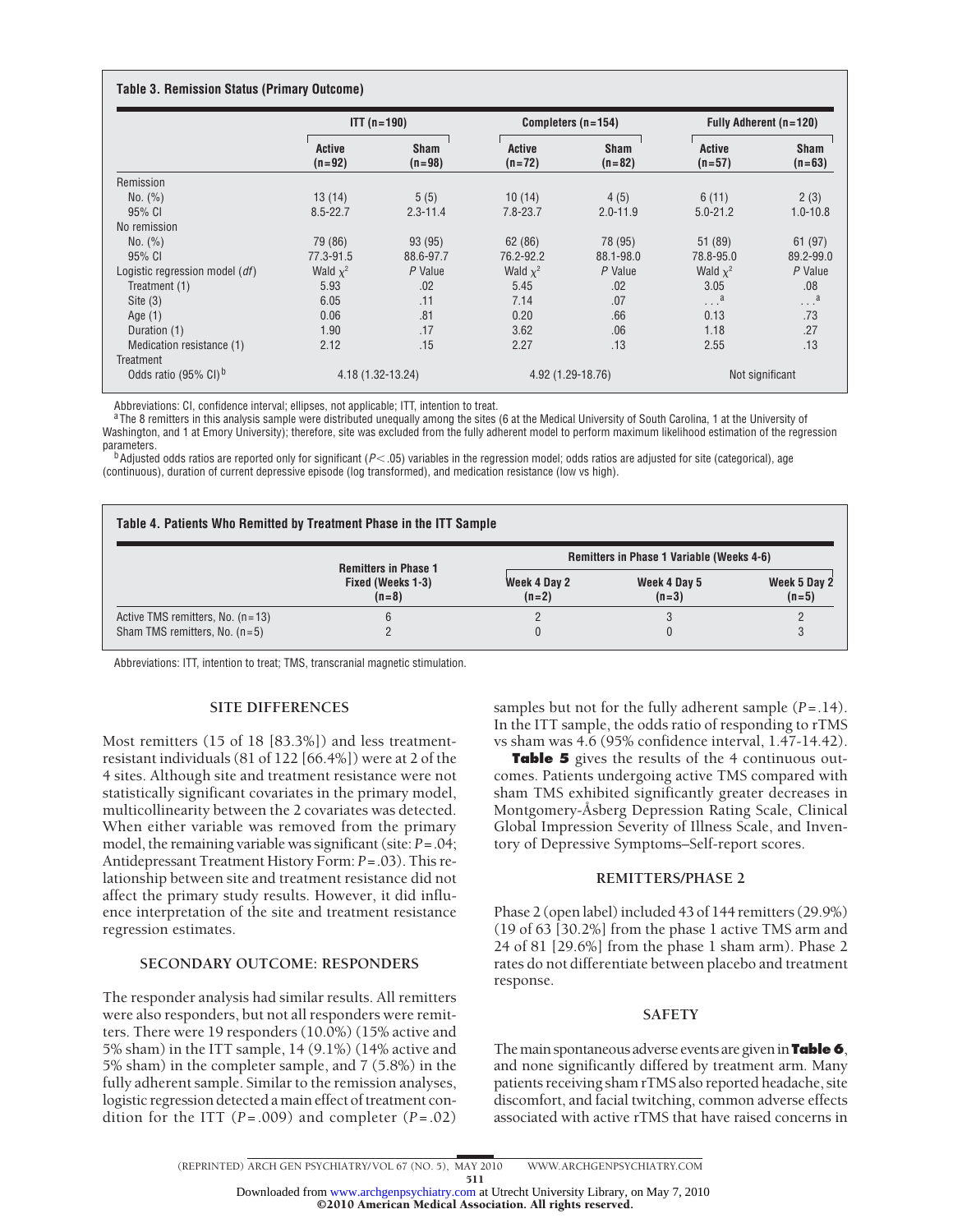### **Table 5. Continuous Outcomes**

|                        |              | Observed <sup>a</sup> |               |                       |                                        |                               |                      |  |
|------------------------|--------------|-----------------------|---------------|-----------------------|----------------------------------------|-------------------------------|----------------------|--|
|                        |              | <b>Baseline</b>       |               | <b>End of Phase 1</b> |                                        | Modeled <sup>b</sup>          |                      |  |
|                        | Mean (SD)    | Patients, No.         | Mean (SD)     | Patients, No.         | 95% CI Effect<br>Estimate <sup>c</sup> | Cohen d <sup>d</sup>          | P Value <sup>e</sup> |  |
| HAM-D: active TMS      | 26.26 (4.95) | 92                    | 21.61(9.26)   | 83                    | $-4.23$ to 0.10                        | $-0.42$                       | .06                  |  |
| HAM-D: sham TMS        | 26.51 (4.83) | 98                    | 23.38 (7.43)  | $91 -$                |                                        |                               |                      |  |
| MADRS: active TMS      | 29.48 (6.91) | 92                    | 24.59 (11.44) | 83                    |                                        | $-0.51$<br>$-6.10$ to $-0.76$ | .01                  |  |
| <b>MADRS: sham TMS</b> | 29.81 (6.42) | 98                    | 27.75 (9.06)  | 91                    |                                        |                               |                      |  |
| CGI-S: active TMS      | 4.62(0.70)   | 90                    | 3.96(1.14)    | 82                    | $-0.68$ to $-0.09$                     | $-0.55$                       | .01                  |  |
| CGI-S: sham TMS        | 4.63(0.69)   | 98                    | 4.30(0.87)    | $90 -$                |                                        |                               |                      |  |
| <b>IDS: active TMS</b> | 40.98 (9.27) | 86                    | 32.56 (15.40) | 78                    |                                        |                               |                      |  |
| <b>IDS: sham TMS</b>   | 40.07 (9.81) | 94                    | 36.70 (13.91) | $88 -$                | $-10.04$ to $-2.62$                    | $-0.66$                       | .001                 |  |

Abbreviations: CGI-S, Clinical Global Impression Severity of Illness Scale; CI, confidence interval; HAM-D, Hamilton Scale for Depression; IDS, Inventory of

<sup>a</sup> Individuals whose scores were missing at the end of phase 1 or who dropped out of the study before the end of phase 1 were considered as missing at the end of phase 1 (9 in the active TMS arm and 7 in the sham TMS arm) <sup>b</sup> All 4 continuous outcomes (HAM-D, MADRS, IDS, and CGI-S) were analyzed using linear modes (procedure GENMOD; SAS Institute Inc, Cary, North Carolina). The modeled differences between active and sham TMS at the end of phase 1 were adjusted for baseline values, age, log (Skid P), categorized

Antidepressant Treatment History Form, and site variables. For each of the 4 models, we reported the 95% CI for the modeled difference between active and sham

TMS at the end of phase 1, the effect size of the modeled difference, and the modeled difference corresponding P value.<br><sup>C</sup>The 95% CI for the arm differences between the modeled scores. For example, based on the model, we

<sup>d</sup> Cohen d was based on the modeled means for each treatment arm and observed baseline standard deviations. For example, based on the model, at the end of phase 1, the MADRS score of patients receiving active TMS was approximately half of baseline SD lower than the MADRS score of patients receiving sham TMS.<br><sup>e</sup> P values for the differences between the arms for a given scor

|                                       | Patients Reporting, No. (%)          |                                    |  |  |
|---------------------------------------|--------------------------------------|------------------------------------|--|--|
|                                       | <b>Active rTMS Group</b><br>$(n=92)$ | <b>Sham rTMS Group</b><br>$(n=98)$ |  |  |
| Headache                              | 29 (32)                              | 23(23)                             |  |  |
| Discomfort at the<br>stimulation site | 17 (18)                              | 10(10)                             |  |  |
| Insomnia                              | 7(7.6)                               | 10(10)                             |  |  |
| Worsening of depression<br>or anxiety | 6(7)                                 | 8(8)                               |  |  |
| Gastrointestinal                      | 6(7)                                 | 3(3)                               |  |  |
| Fatigue                               | 5(5)                                 | 4(4)                               |  |  |
| Muscle aches                          | 4(4)                                 | 4(4)                               |  |  |
| Vertigo                               | 2(2)                                 | 2(2)                               |  |  |
| Skin pain                             | 1(1)                                 | 1(1)                               |  |  |
| Facial muscle twitching               | $\theta$                             | 1(1)                               |  |  |
| <b>Other</b>                          | 18 (20)                              | 15 (15)                            |  |  |

Abbreviation: rTMS, repetitive transcranial magnetic stimulation.

a Adverse events were coded in a MedDRA-modified manner similar to a recent rTMS depression trial.<sup>40</sup> No adverse events were significantly different by treatment arm.

the past about unblinding.<sup>40</sup> Five patients discontinued study participation because of adverse events, all of whom were receiving active TMS (5.4% dropout rate owing to adverse events in the active group). Four of the 5 patients dropped out because of pain or headache and received only a single TMS treatment. One patient received 14 treatments and then dropped out because of syncope.

No seizures or suicides occurred. One serious adverse event occurred before treatment: a patient's depression worsened, likely owing to medication discontinuation, and this patient was not randomized. There were 2 serious adverse events without long-term sequelae: 1 patient had syncope (active rTMS) that the investigator deemed unlikely related to the study and 1 patient had paranoid ideation (sham TMS), possibly related to the study.

## **COMMENT**

In this National Institutes of Health–sponsored, industryindependent trial, high-intensity rTMS for at least 3 weeks was significantly more likely than sham rTMS to induce remission in antidepressant medication–free patients with moderately treatment-resistant unipolar MDD. The treatment effect seen in the primary analysis was also reflected in secondary analyses in remitted completer samples and in analyzing the number of responders. Similar treatment differences were found with continuous measures of symptom change, such as the Montgomery-Åsberg Depression Rating Scale, the Clinical Global Impression Severity of Illness Scale, and the patientrated Inventory of Depressive Symptoms–Self-report.

This trial used a variety of methodological improvements over previous studies, including MRI adjustment for coil placement in approximately one-third of patients, an adaptive flexible duration of treatment, a novel sham device that mimicked the sensory experience of rTMS, continuous assessment of outcome evaluator reliability relative to a masked external expert rater, and constant assessment of unmasking of rTMS treaters. The treatment was relatively well tolerated, with no difference in adverse events between the active sham and the active TMS treatment arms. There were no seizures, and retention was high. For the purposes of the integrity of the blind, there were no differences in reported rates of scalp discomfort or headache, events that have differed in other TMS clinical trials between the active and sham groups. $40$ 

Confirming results found in an industry-sponsored trial completed after the present study was launched, we found

©2010 American Medical Association. All rights reserved.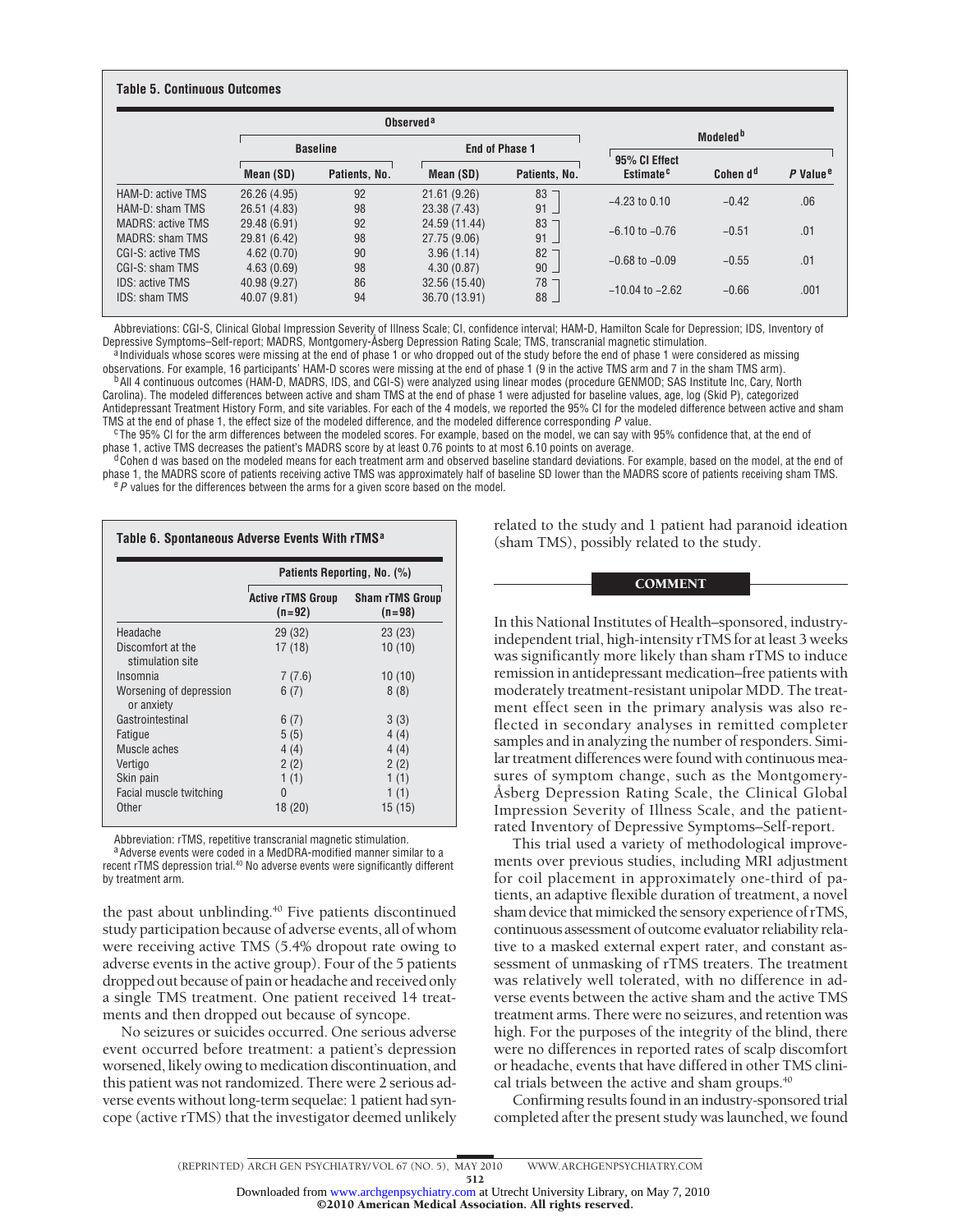a significant interaction between the degree of antidepressant treatment resistance and clinical benefit, with most remitters having lower degrees of treatment resistance, although the group overall was moderately treatment resistant in the current episode and during their lifetime.<sup>40,67</sup>

One of the most important aspects of the study was ensuring that no one who knew the randomization status of the patient ever came in contact with the patient or interacted with the data. We developed a new active sham TMS system that simulated the rTMS somatosensory experience and effectively masked the patients, the raters, and, to a large extent, the treaters. We assessed the integrity of the blind by having patients, treaters, and clinical raters report a best guess at the end of the phase and to indicate how confident they were in this guess. No clinical rater was very confident, and their choices were driven by the patients' clinical improvement. Some patients were confident, but their confident choices were not accurate. Treaters were able to guess randomization above the chance level, but none were very confident. Future clinical trials of brain stimulation devices should work to achieve this level of blinding.

The treatment was relatively well tolerated, with no difference in adverse events between the active sham and the active TMS treatment arms. There were no seizures, and the retention rate was high at 88%. In the absence of adverse effects, it seems wise to pursue higher doses of TMS in future studies<sup>68,69</sup> because some studies<sup>49,70</sup> have found dose-dependent antidepressant effects.

An additional novel aspect of this trial was the rigorous rater certification process, with constant monitoring of ratings and the use of an independent off-site expert rater for key ratings. The intraclass correlation between the expert and site raters was high, thus ensuring that clinical ratings were truly blinded and ensuring consistency in ratings across the 4 sites for the duration of the trial.

Despite these design advances and the relatively unambiguous demonstration of a treatment effect in the absence of unblinding, there were several limitations. Because of the extensive work in designing a sham system, which delayed the start of the trial, the study failed to enroll the projected 240 individuals suggested by the initial power analysis. This power issue may be the reason why the treatment condition effect on remission rate in the fully adherent sample analysis was not statistically significant. Treaters were able to guess randomization assignment better than chance, without much confidence, which was not explained by covarying for clinical benefit. It may be that there were some other physical changes during treatment that these physicians were able to detect, although the sham effectively reduced differences in sound, facial twitch, and patient pain. Informal debriefing of treaters failed to reveal aspects of the delivery that may have differed by treatment arm. Nonetheless, treaters did spend a significant amount of time with patients, representing a risk of unblinding. Despite this risk, patients and raters remained effectively blinded based on their best guess results. Remember that these results apply only to medically healthy unipolar nonpsychotically depressed patients without additional psychiatric comorbidity. Moreover, these patients were antidepressant medication free. Greater rates of overall response and remission would

likely be seen if TMS were delivered in combination with pharmacotherapy, as was recently demonstrated with electroconvulsive therapy.71

Although the treatment effect was statistically significant on a clinically meaningful variable (remission), the overall number of remitters and responders was less than one would like with a treatment that requires daily intervention for 3 weeks or more, even with a benign adverse effect profile. Several issues are important to consider when interpreting the magnitude of clinical benefit. First, this was a sample of patients who had already failed at least 1 research-quality antidepressant medication trial in the current episode and who averaged more than 3 researchquality failures in their lifetime or who had tried and were intolerant to at least 3 medications. In patients who have failed 2 medication trials, open-label studies have shown that the likelihood is slim  $(<$  20%) of producing remission with another medication trial<sup>72</sup> or augmentation.<sup>72-74</sup> In patients with 3 failed medication trials (the lifetime average of this group), remission rates with new medication trials are 10% to 20%.72,75 Thus, the 30% remission rate in the open-label phase of this study compares favorably with current medication practice. Also, these patients were medication free. Higher remission rates might be expected if patients continued taking medications that were only partially effective.<sup>71</sup>

When designing this trial, it was unclear how long patients needed to be treated. Much of the early work with TMS as an antidepressant administered treatment for only 2 weeks, which is much less than is usually needed for medications (typically 6-8 weeks) or electroconvulsive therapy (3-4 weeks). We adopted a duration-adaptive design, with all patients stopping after 3 weeks of treatment unless they substantially improved. The demographics and treatment were similar to the recent industry trial, except for the modified coil position in one-third of the present patients. Although both trials allowed continued treatment for clinical improvers beyond the first fixed phase, the data analysis plan for this trial was based on the entire phase 1 period, without performing analyses at fixed periods. Thus, formal comparisons are difficult. In the present trial, the critical assessment point was at 3 weeks, and patients had to have at least a 30% HAM-D score improvement or be crossed over to active treatment. Patients who met the 30% improvement criteria continued randomized treatment for an additional 3 weeks or until the patient stopped showing a meaningful response to treatment. With this rule, no one received treatment for a full 6 weeks. Despite the more rigorous requirements for progression (30% improvement at 3 weeks vs 25% improvement at 4 weeks), this study showed a significant improvement in remission at 3 to 5 weeks, whereas the study by O'Reardon et al<sup>40</sup> did not find a significant difference in remission rates until the sixth week of treatment (this study—acute phase 3-5 weeks: 14.1% active and 5.1% sham; O'Reardon et al<sup>40</sup>—4 weeks: 9% active and 8% sham; 6 weeks: 17% active and 8% sham). The continuation algorithm was designed primarily for safety issues and may have been too conservative. Thus, 3 weeks is the minimum duration of treatment needed, and many patients need longer. Thirty percent of patients who had not clinically improved or remitted after 3 weeks of active treatment later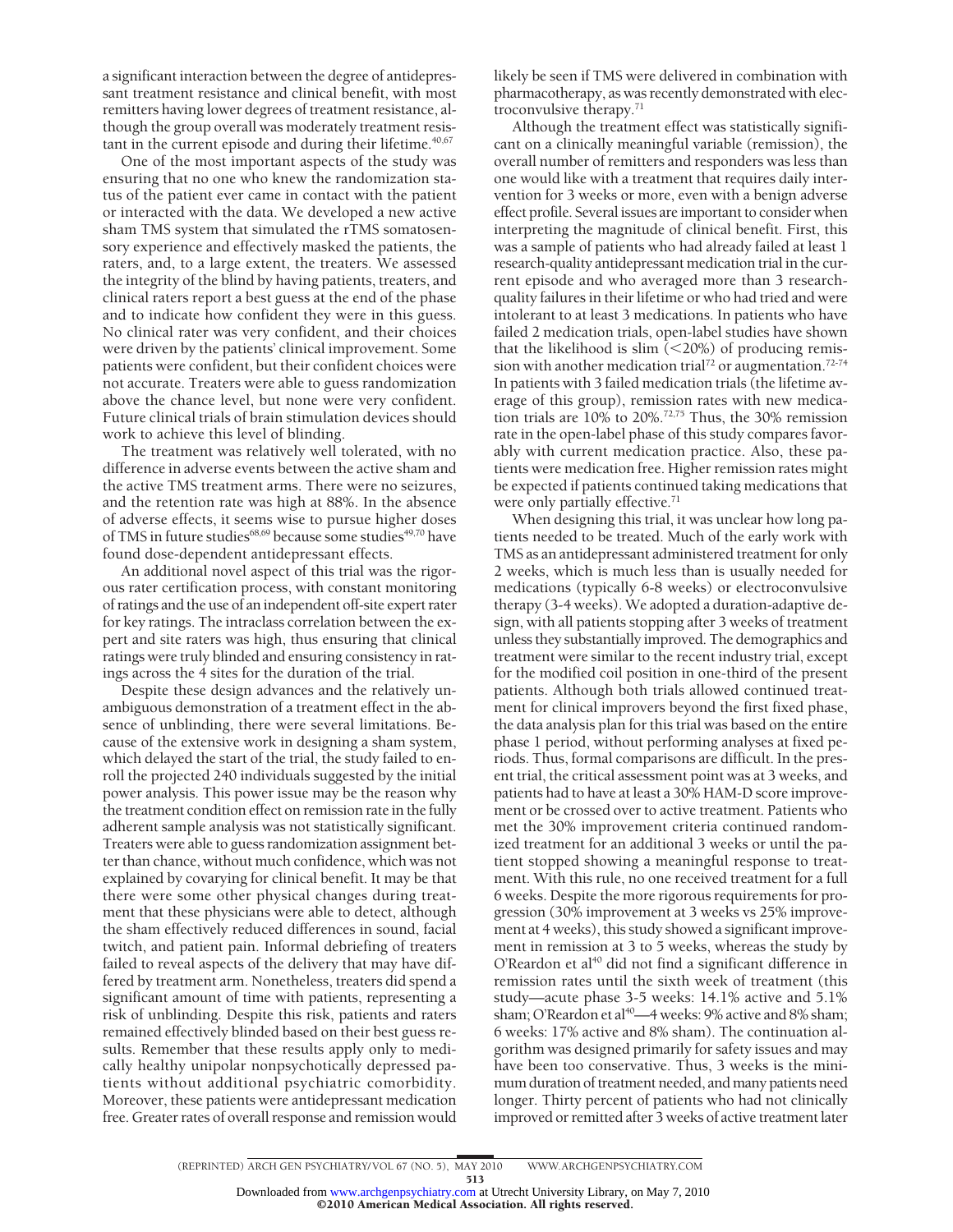remitted in open-label phase 2. Future articles will discuss whether there are brain imaging,<sup>65</sup> genetic, electroencephalographic,<sup>76</sup> or other early predictors of response that might help physicians determine how long to treat a patient with TMS who is not responding. Also, many patients who remitted in this trial enrolled in a follow-up study (phase 3) that should provide information about how long the clinical benefit lasts once achieved.77-82

The results of this study suggest that prefrontal rTMS is a monotherapy with few adverse effects and significant antidepressant effects for unipolar depressed patients who do not respond to medications or who cannot tolerate them.

**Submitted for Publication:** October 27, 2009; accepted January 19, 2010.

**Author Affiliations:** Brain Stimulation Division, Department of Psychiatry (Drs George, Anderson, and Nahas), and Department of Biometry (Dr Durkalski), Medical University of South Carolina, Charleston; Ralph H. Johnson Veterans Affairs Medical Center, Charleston (Dr George); the Division of Brain Stimulation and Therapeutic Modulation, Columbia University/New York State Psychiatric Institute, New York, New York (Drs Lisanby and Bulow); Department of Psychiatry, University of Washington, Seattle (Drs Avery and Zarkowski); Department of Psychiatry, Emory University, Atlanta, Georgia (Drs McDonald and Holtzheimer); and Departments of Biostatistics (Drs Pavlicova and Ms Schwartz) and Psychiatry (Dr Sackeim), Columbia University College of Physicians and Surgeons, New York.

**Correspondence:** Mark S. George, MD, 502 N, Institute of Psychiatry, Medical University of South Carolina, 67 President St, Charleston, SC 29425 (georgem@musc .edu).

**Author Contributions:** Dr George had full access to all the data in the study and takes responsibility for the integrity of the data and the accuracy of the data analysis. **Financial Disclosure:** Dr George reports research grants in the past 5 years from Brainsway, Cephos, Force Protection, GlaxoSmithKline, and Jazz Pharmaceuticals. He has been an unpaid advisor to Brainsonix, Brainsway, Neostim, Neosync, and Neuronetics Inc (as they make products related to TMS) and a paid advisor to Cyberonics, Jazz, Neuropace, and Puretech ventures. The full amount of his advisory income has never been more than 10% of his university salary. MUSC has 2 patent applications in Dr George's name on combining TMS with MRI. Dr Lisanby reports research grants, speaking fees, or advisory board work with Advanced Neuromodulation Systems/St Jude, AstraZenica, Brainsway, Cyberonics, Eli Lilly and Company, Fisher, Magstim, MagVenture, Neuronetics Inc, and Northstar Neuroscience. Columbia University has a patent in Dr Lisanby's name on TMS technology. Dr Avery reports research grants, speaking fees, or advisory board work with Eli Lilly and Company, Forest Pharmaceuticals, Northstar Neuroscience, Neuronetics Inc, Performance Plus, and Takeda. Dr McDonald reports research grants, speaking fees, or advisory board work with Bristol-Myers Squibb, Boehinger Ingelheim, Janssen, Myriad, Neuronetics Inc, Smith Kline, and Wyeth. Emory University has a patent on TMS technology not involving Dr McDonald. Dr Nahas reports past and current research grants, speaking fees, or consulting work with Avanir Pharmaceutical, Aventis Pharmaceutical, Cyberonics Inc, Eli Lilly and Company, Hope for Depression Research Foundation, Integra, Medtronic Inc, National Alliance of Research on Schizophrenia and Depression, National Institute of Mental Health, Neuronetics Inc, and Neuropace (unpaid consultant). Dr Holtzheimer reports research grants, speaking fees, or advisory board work with Advanced Neuromodulation Systems/St Jude and Northstar. Emory University has a patent on TMS technology notinvolving Dr Holtzheimer. Dr Sackeim reports research grants, speaking fees, or advisory board work with Cyberonics, Eli Lilly, Magstim, Mecta Corp, Neuronetics Inc, Neuropace, Novartis Inc, and Pfizer Inc.

**Funding/Support:** This study was supported by the National Institute of Mental Health as the Optimization of TMS for the Treatment of Depression Study (OPT-TMS) involving grants 5R01MH069929 (Dr Avery), 5R01MH069887 (Dr George), 5R01MH069896 (Dr George), 5R01MH069895 (Dr Lisanby), and 5R01MH069886 (Dr McDonald). Following a competitive bid and request involving all TMS manufacturers at the time of trial initiation, Neuronetics Inc was selected and loaned the TMS devices, head holders, and coils for the trial and allowed use of the safety Investigational Device Exemption for their device

**Role of the Sponsor:** This is a peer-reviewed and investigator-conducted trial, and neither the National Institutes of Health (the study sponsor) nor the TMS industry partner (Neuronetics Inc) was involved in the design and conduct of the study; the collection, management, analysis, and interpretation of the data; or the preparation, review, or approval of the manuscript.

**Disclaimer:** The content is solely the responsibility of the authors and does not necessarily represent the official views of the National Institute of Mental Health or the National Institutes of Health.

**Previous Presentations:** This study was presented in abstract form at the 48th Annual Meeting of the American College of Neuropsychopharmacology; December 7, 2009; Hollywood, Florida, and will be presented at the American Psychiatric Association annual meeting; May 23, 2010; New Orleans, Louisiana.

**Online-Only Material:** The Appendix, eTable, and eFigure are available at http://www.archgenpsychiatry.com. **Additional Contributions:** We thank the following, who were either compensated or uncompensated (u): Minnie Dobbins, MEd, MUSC (general administrative support), James M. Long, BA, James Long Co (TMS sham equipment design and support), Judith E. Kiersky, PhD, Columbia University (external expert rater), and Elaine M. Dillingham, BA, Columbia University (coordinated the expert rater tapes/ratings and the neuropsychological administration and scoring);Wenle Zhao, PhD,Catherine Dillon, and Edward Ball from the MUSC Data Coordinating Center; data and safety monitoring board members: Scott L. Rauch, MD, chairman, McLean Hospital, Belmont, Massachusetts; EricWassermann, MD (u), National Institute of Neurological Disorders and Stroke, Bethesda, Maryland; Cynthia Wainscott, Robert G. Robinson,MD, The University of Iowa; and Hongbin Gu, PhD, University of North Carolina, Chapel Hill; MUSC site investigators, raters, and coordinators, including Xingbao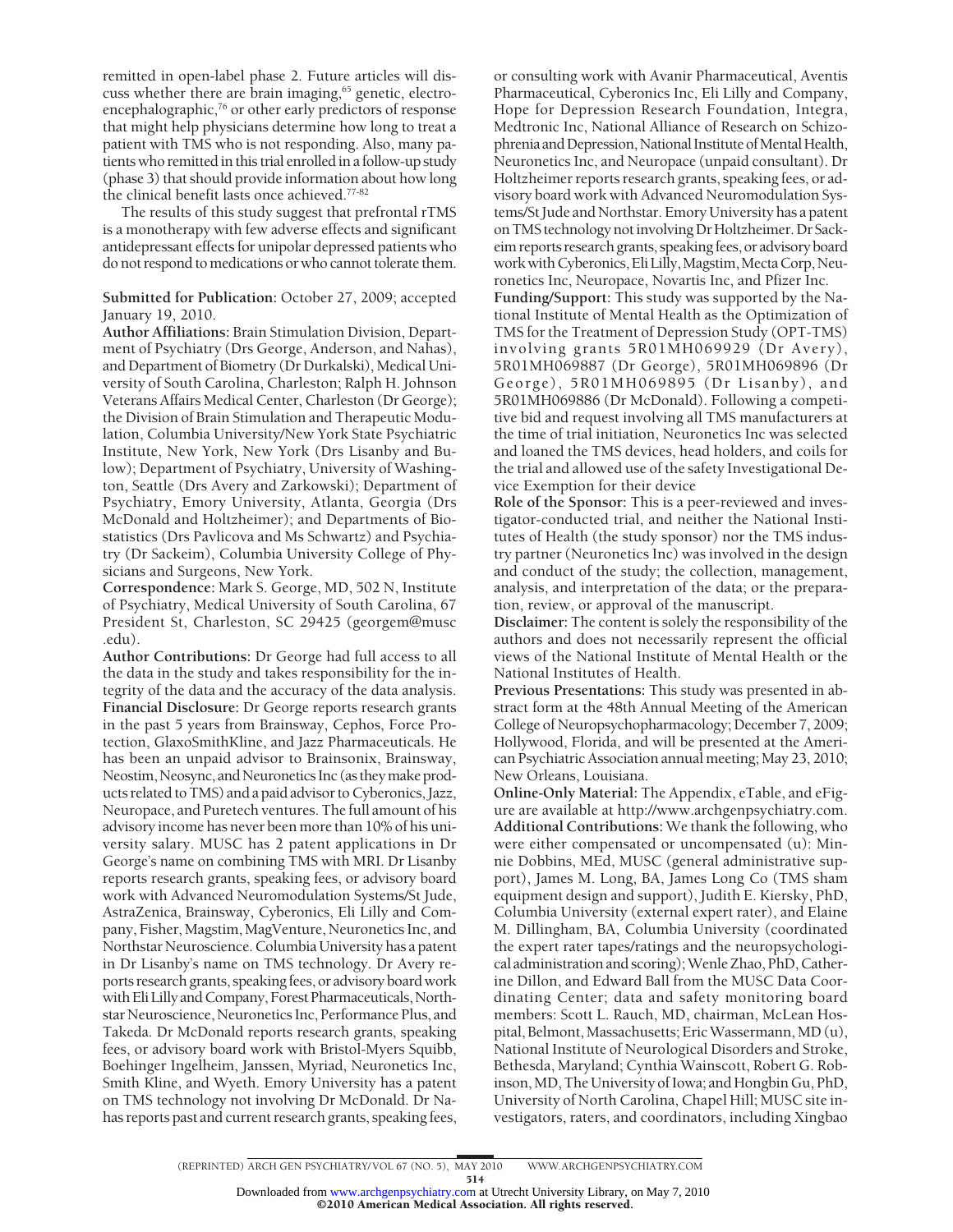Li, MD, Samet Kose, MD, Jeffrey J. Borckardt, PhD, Kevin Johnson, RN, PhD; Columbia University site investigators, raters, and coordinators, including Antonio Mantovani, MD, PhD, Linda Fitzsimons, MS, RNC, Nancy Turret, LCSW, Seth Disner, BA, Austin Harrison, BA, Matthew Truesdale, BS, and Teresa Ngyuen, BS; Emory University site investigators, raters, and coordinators, including Sine´ad Quinn, Mustafa A. Mufti, MD, Adriana P. Hermida, MD, Boadie Dunlop, MD, Charles M. Epstein, MD, Ronald Chismar, RN, Kimberly McWhorter, JD, MPH, and Halima N. Garba; and University of Washington site investigators, raters, and coordinators, including Chandra Wajdik, BS, Daniel Krashin, MD, Tobias Dang, MD, Chul Jin Shin, MD, Rita Navarro, MD, Wang-Ku Rho, MD, Susan Bentley, MD, David R. Haynor, MD, Emily Rosenberger, BA, Angela Ghesquiere, MSW, and Peter Roy-Byrne, MD.

#### **REFERENCES**

- 1. Ustün TB, Ayuso-Mateos JL, Chatterji S, Mathers C, Murray CJ. Global burden of depressive disorders in the year 2000. *Br J Psychiatry*. May 2004;184:386-392.
- 2. Chisholm D, van Ommeren M, Ayuso-Mateos JL, Saxena S. Cost-effectiveness of clinical interventions for reducing the global burden of bipolar disorder. *Br J Psychiatry*. 2005;187:559-567.
- 3. Greden JF. The burden of disease for treatment-resistant depression. *J Clin Psychiatry*. 2001;62(suppl 16):26-31.
- 4. Lopez AD, Mathers CD, Ezzati M, Jamison DT, Murray CJ. Global and regional burden of disease and risk factors, 2001: systematic analysis of population health data. *Lancet*. 2006;367(9524):1747-1757.
- 5. Frank E, Prien RF, Jarrett RB, Keller MB, Kupfer DJ, Lavori PW, Rush AJ, Weissman MM. Conceptualization and rationale for consensus definitions of terms in major depressive disorder: remission, recovery, relapse, and recurrence. *Arch Gen Psychiatry*. 1991;48(9):851-855.
- 6. Trivedi MH, Rush AJ, Wisniewski SR, Nierenberg AA, Warden D, Ritz L, Norquist G, Howland RH, Lebowitz B, McGrath PJ, Shores-Wilson K, Biggs MM, Balasubramani GK, Fava M; STAR\*D Study Team. Evaluation of outcomes with citalopram for depression using measurement-based care in STAR\*D: implications for clinical practice. *Am J Psychiatry*. 2006;163(1):28-40.
- 7. Rush AJ, Trivedi MH, Wisniewski SR, Stewart JW, Nierenberg AA, Thase ME, Ritz L, Biggs MM, Warden D, Luther JF, Shores-Wilson K, Niederehe G, Fava M; STAR\*D Study Team. Bupropion-SR, sertraline, or venlafaxine-XR after failure of SSRIs for depression. *N Engl J Med*. 2006;354(12):1231-1242.
- 8. Rush AJ, Trivedi MH, Wisniewski SR, Nierenberg AA, Stewart JW, Warden D, Niederehe G, Thase ME, Lavori PW, Lebowitz BD, McGrath PJ, Rosenbaum JF, Sackeim HA, Kupfer DJ, Luther J, Fava M. Acute and longer-term outcomes in depressed outpatients requiring one or several treatment steps: a STAR\*D report. *Am J Psychiatry*. 2006;163(11):1905-1917.
- 9. Fekadu A, Wooderson SC, Markopoulo K, Donaldson C, Papadopoulos A, Cleare AJ. What happens to patients with treatment-resistant depression? a systematic review of medium to long term outcome studies. *J Affect Disord*. 2009;116 (1-2):4-11.
- 10. Baldessarini RJ, Marsh E. Fluoxetine and side effects. *Arch Gen Psychiatry*. 1990; 47(2):191-192.
- 11. Pollack MH, Rosenbaum JF. Management of antidepressant-induced side effects: a practical guide for the clinician. *J Clin Psychiatry*. 1987;48(1):3-8.
- 12. Remick RA, Froese C, Keller FD. Common side effects associated with monoamine oxidase inhibitors. *Prog Neuropsychopharmacol Biol Psychiatry*. 1989; 13(3-4):497-504.
- 13. Thase M, Rush AJ. When at first you don't succeed: sequential strategies for antidepressant non-responders. *J Clin Psychiatry*. 1997;58(suppl 13):23-29.
- 14. Rush AJ, Thase ME. Strategies and tactics in the treatment of chronic depression. *J Clin Psychiatry*. 1997;58(13)(suppl 13):14-22.
- 15. Thase ME. The need for clinically relevant research on treatment-resistant depression. *J Clin Psychiatry*. 2001;62(4):221-224.
- 16. Thase ME, Entsuah AR, Rudolph RL. Remission rates during treatment with venlafaxine or selective serotonin reuptake inhibitors. *Br J Psychiatry*. 2001;178: 234-241.
- 17. Thase ME. Studying new antidepressants: if there were a light at the end of the tunnel, could we see it? *J Clin Psychiatry*. 2002;63(suppl 2):24-28.
- 18. Olfson M, Marcus SC. National patterns in antidepressant medication treatment. *Arch Gen Psychiatry*. 2009;66(8):848-856.
- 19. George MS, Belmaker RH. *Transcranial Magnetic Stimulation in Neuropsychiatry.* Washington, DC: American Psychiatric Press; 2000.
- 20. George MS, Lisanby SH, Sackeim HA. Transcranial magnetic stimulation: applications in neuropsychiatry. *Arch Gen Psychiatry*. 1999;56(4):300-311.
- 21. Padberg F, George MS. Repetitive transcranial magnetic stimulation of the prefrontal cortex in depression. *Exp Neurol*. 2009;219(1):2-13.
- 22. George MS, Aston-Jones G. Noninvasive techniques for probing neurocircuitry and treating illness: vagus nerve stimulation (VNS), transcranial magnetic stimulation (TMS) and transcranial direct current stimulation (tDCS).*Neuropsychopharmacology*. 2010;35(1):301-316.
- 23. Schlaepfer TE, George MS, Mayberg H. WFSBP Guidelines on Brain Stimulation Treatments in Psychiatry. *World J Biol Psychiatry*. August 26 2009:1-17.
- 24. Fox P, Ingham R, George MS, Mayberg H, Ingham J, Roby J, Martin C, Jerabek P. Imaging human intra-cerebral connectivity by PET during TMS. *Neuroreport*. 1997;8(12):2787-2791.
- 25. George MS, Bohning DE. Measuring brain connectivity with functional imaging and transcranial magnetic stimulation (TMS). In: Desimone B, ed. *Neuropsychopharmacology: Fifth Generation of Progress.* New York, NY: Lippincott Williams & Wilkins; 2002:393-410.
- 26. Ilmoniemi RJ, Virtanen J, Ruohonen J, Karhu J, Aronen HJ, Näätänen R, Katila T. Neuronal responses to magnetic stimulation reveal cortical reactivity and connectivity. *Neuroreport*. 1997;8(16):3537-3540.
- 27. Münchau A, Bloem R, Irlbacher K, Trimble MR, Rothwell JC. Functional connectivity of human premotor and motor cortex explored with repetitive transcranial magnetic stimulation. *J Neurosci*. 2002;22(2):554-561.
- 28. Paus T, Jech R, Thompson CJ, Comeau R, Peters T, Evans AC. Transcranial magnetic stimulation during positron emission tomography: a new method for studying connectivity of the human cerebral cortex. *J Neurosci*. 1997;17(9):3178-3184.
- 29. Paus T, Castro-Alamancos MA, Petrides M. Cortico-cortical connectivity of the human mid-dorsolateral frontal cortex and its modulation by repetitive transcranial magnetic stimulation. *Eur J Neurosci*. 2001;14(8):1405-1411.
- 30. Schwartz ML, Goldman-Rakic PS. Callosal and intrahemispheric connectivity of the prefrontal association cortex in rhesus monkey: relation between intraparietal and principal sulcal cortex. *J Comp Neurol*. 1984;226(3):403-420.
- 31. Shajahan PM, Glabus MF, Steele JD, Doris AB, Anderson K, Jenkins JA, Gooding PA, Ebmeier KP. Left dorso-lateral repetitive transcranial magnetic stimulation affects cortical excitability and functional connectivity, but does not impair cognition in major depression. *Prog Neuropsychopharmacol Biol Psychiatry*. 2002; 26(5):945-954.
- 32. Speer AM, Benson BE, Kimbrell TK, Wassermann EM, Willis MW, Herscovitch P, Post RM. Opposite effects of high and low frequency rTMS on mood in depressed patients: relationship to baseline cerebral activity on PET. *J Affect Disord*. 2009; 115(3):386-394.
- 33. Paulus W, Classen J, Cohen LG, Large CH, Di Lazzaro V, Nitsche M, Pascual-Leone A, Rosenow F, Rothwell JC, Ziemann U. Pharmacologic effects on cortical excitability measures tested by transcranial magnetic stimulation. *Brain Stimulat*. 2008;1(3):151-163.
- 34. Ziemann U, Paulus W, Nitsche MA, Pascual-Leone A, Byblow WD, Berardelli A, Siebner HR, Classen J, Cohen LG, Rothwell JC. Motor cortex plasticity protocols. *Brain Stimulat*. 2008;1(3):164-182.
- 35. Di Lazzaro V, Ziemann U, Lemon RN. Physiology of transcranial motor cortex stimulation. *Brain Stimulat*. 2008;1(4):345-362.
- 36. Heide G, Witte OW, Ziemann U. Physiology of modulation of motor cortex excitability by low-frequency suprathreshold repetitive transcranial magnetic stimulation. *Exp Brain Res*. 2006;171(1):26-34.
- 37. Ilić TV, Ziemann U. Exploring motor cortical plasticity using transcranial magnetic stimulation in humans. *Ann N Y Acad Sci*. 2005;1048:175-184.
- 38. Wassermann EM, Wedegaertner FR, Ziemann U, George MS, Chen R. Crossed reduction of human motor cortex excitability by 1-hz transcranial magnetic stimulation. *Neurosci Lett*. 1998;250(3):141-144.
- 39. Herwig U, Fallgatter AJ, Hoppner J, Eschweiler GW, Kron M, Hajak G, Padberg F, Naderi-Heiden A, Abler B, Eichhammer P, Grossheinrich N, Hay B, Kammer T, Langguth B, Laske C, Plewnia C, Richter MM, Schulz M, Unterecker S, Zinke A, Spitzer M, Schönfeldt-Lecuona C. Antidepressant effects of augmentative transcranial magnetic stimulation: randomised multicentre trial. *Br J Psychiatry*. 2007;191:441- 448.
- 40. O'Reardon JP, Solvason HB, Janicak PG, Sampson S, Isenberg KE, Nahas Z, McDonald WM, Avery D, Fitzgerald PB, Loo C, Demitrack MA, George MS, Sackeim HA. Efficacy and safety of transcranial magnetic stimulation in the acute treatment of major depression: a multisite randomized controlled trial. *Biol Psychiatry*. 2007;62(11):1208-1216.
- 41. Holtzheimer PE III, Russo J, Avery D. A meta-analysis of repetitive transcranial magnetic stimulation in the treatment of depression. *Psychopharmacol Bull*. 2001; 35(4):149-169.

(REPRINTED) ARCH GEN PSYCHIATRY/ VOL 67 (NO. 5), MAY 2010 WWW.ARCHGENPSYCHIATRY.COM

515